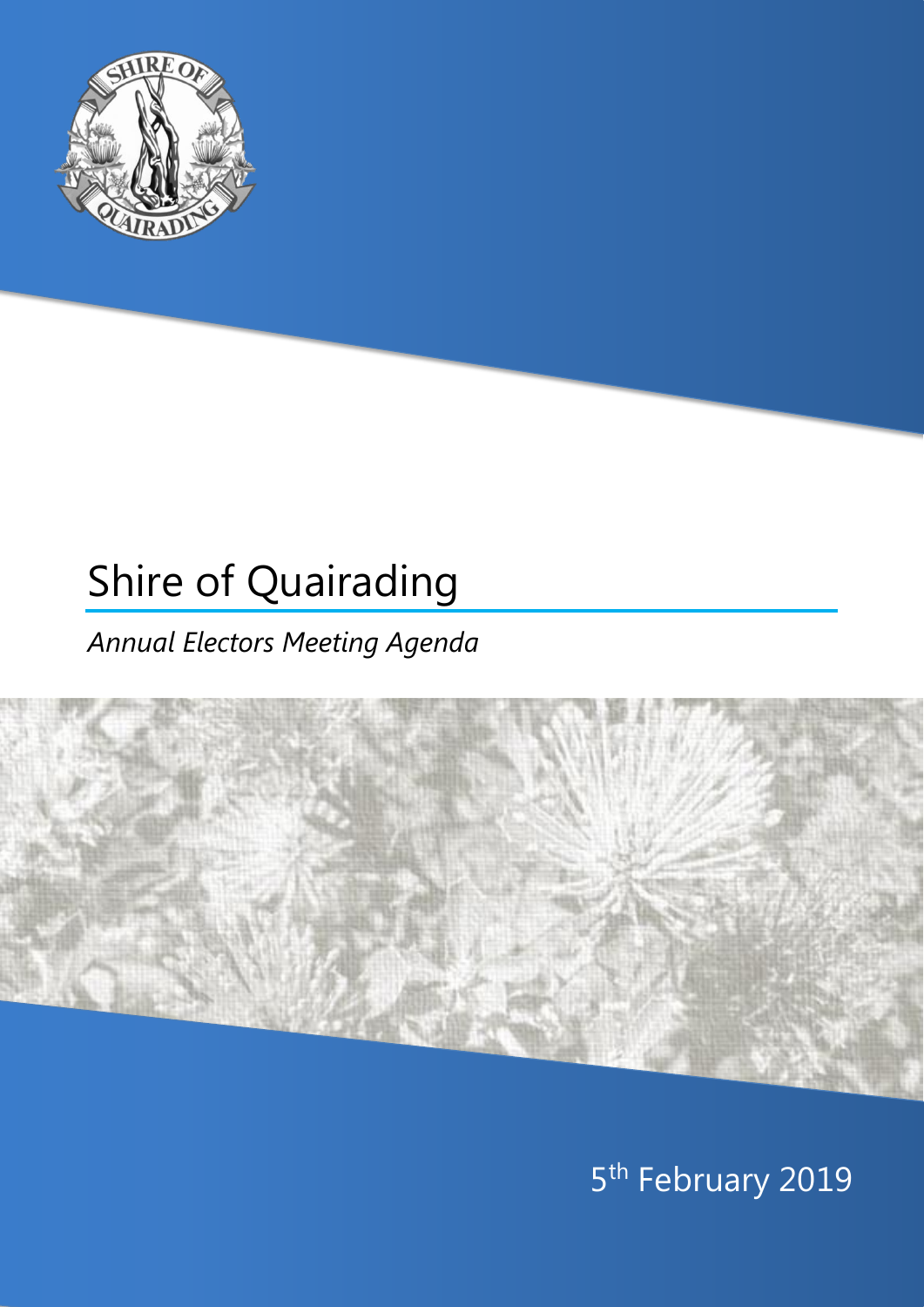### 5<sup>th</sup> February 2019

It is hereby notified for public information that the Annual Electors Meeting of the Shire of Quairading will be held on Tuesday 5<sup>th</sup> February 2019 in the Lesser Hall, Jennaberring Road, Quairading commencing at 7.00 p.m.

#### **NOTE**

The Annual Report for the Year Ended  $30<sup>th</sup>$  June 2018 is available for collection at the Shire Administration Centre during Business Hours or downloaded from the Website [www.quairading.wa.gov.au](http://www.quairading.wa.gov.au/)

#### **Disclaimer**

Members of the public should note that in any discussion regarding any planning or other application that any statement or intimation of approval made by any member or officer of the Shire of Quairading during the course of any meeting is not intended to be and is not to be taken as notice of approval from the Shire of Quairading. No action should be taken on any item discussed at a Council meeting prior to written advice on the resolution of the Council being received.

Any plans or documents contained in this document may be subject to copyright law provisions (Copyright Act 1968, as amended) and the express permission of the copyright owner(s) should be sought prior to the reproduction.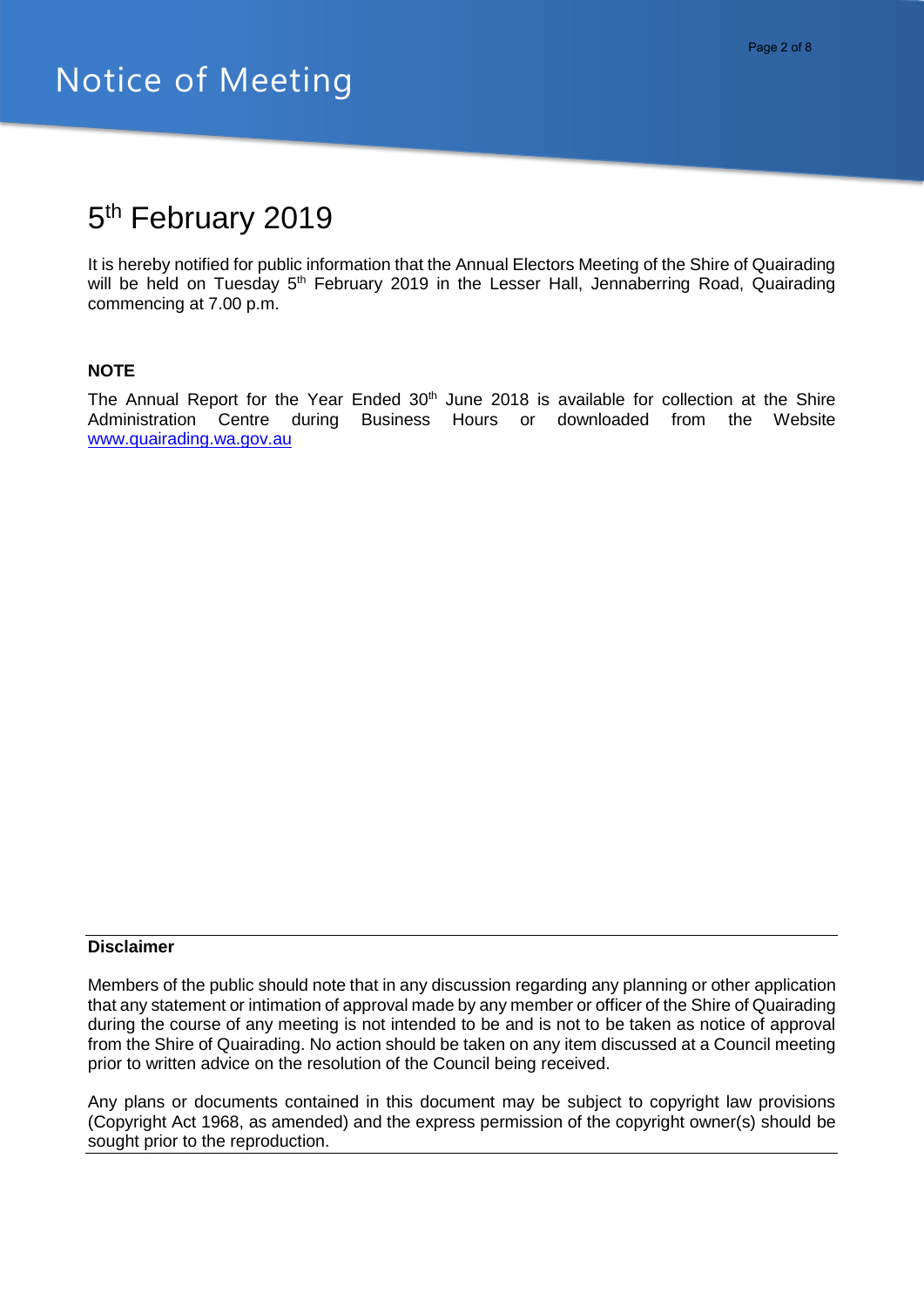# Table of Contents

| ITEM 1            |  |
|-------------------|--|
| ITEM <sub>2</sub> |  |
| ITEM <sub>3</sub> |  |
| 3.1               |  |
| 3.2               |  |
| ITEM <sub>4</sub> |  |
| 4.1               |  |
| 4.2               |  |
| ITEM 5            |  |
| ITEM 6            |  |
|                   |  |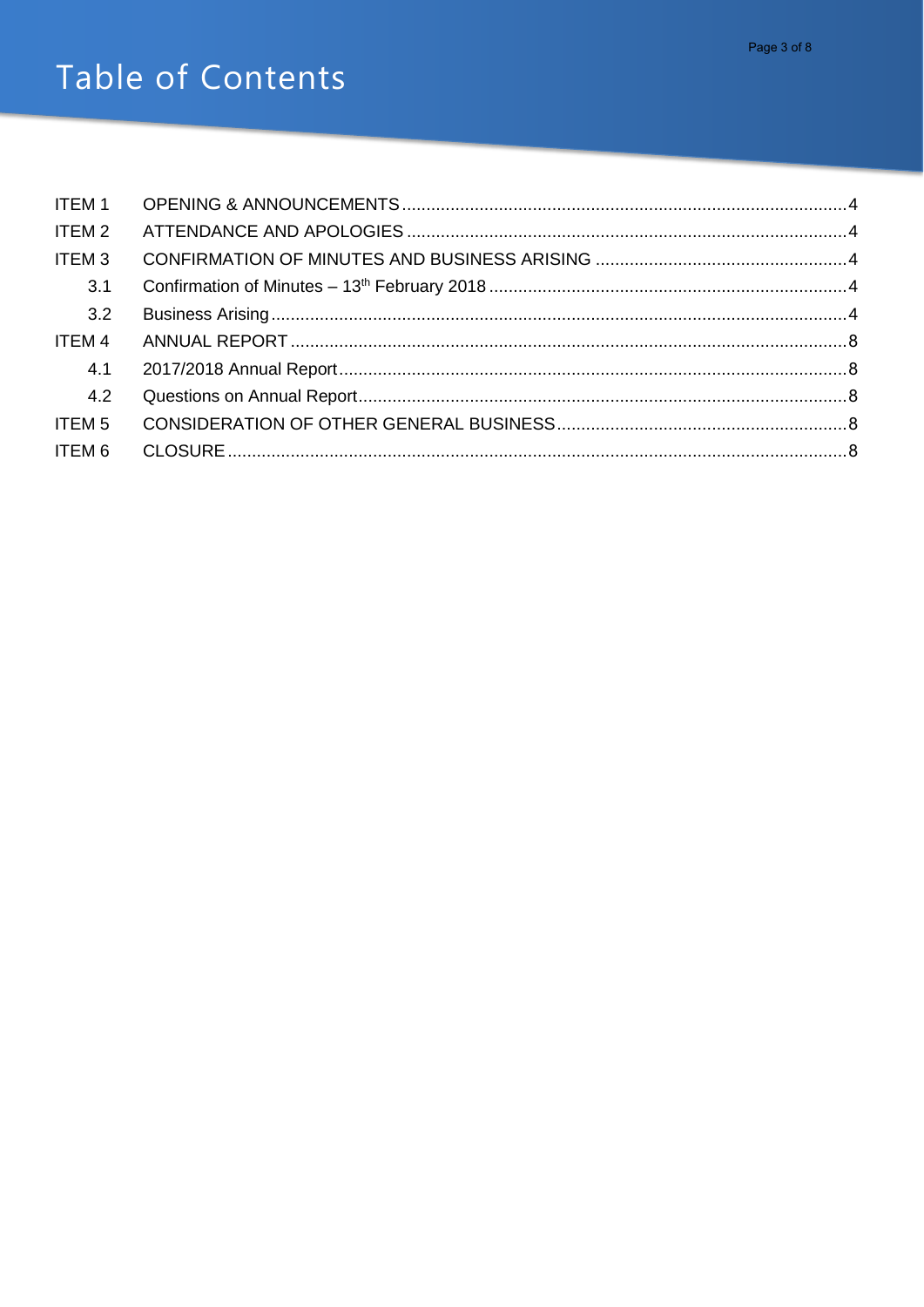### **SHIRE OF QUAIRADING**

#### <span id="page-3-0"></span>ITEM 1 OPENING & ANNOUNCEMENTS

The Shire President opened the Meeting at \_\_\_\_\_\_\_ pm.

"Before we start our Meeting, I would like to acknowledge that we are meeting on Noongar land and we pay respect to the original custodians…past, present and future and welcome you all here today for this Meeting".

#### <span id="page-3-1"></span>ITEM 2 ATTENDANCE AND APOLOGIES

#### **Councillors**

| Cr WMF Davies          | <b>Shire President</b>        |
|------------------------|-------------------------------|
| <b>Cr B McGuinness</b> | <b>Deputy Shire President</b> |
| Cr LR Brown            |                               |
| Cr JN Haythornthwaite  |                               |
| Cr J McRae             |                               |
| Cr PD Smith            |                               |
| Cr TJ Stacey           |                               |
|                        |                               |

#### **Council Officers**

Mr GA Fardon Chie Executive Officer Mr A Rourke Executive Manager of Works & Services Mr N Gilfellon Executive Manager of Corporate Services Mr RM Bleakley **IPR/Strategic Projects Officer** 

**Name of Electors in attendance**

#### **Apologies**

#### **Leave of Absence Previously Granted**

Cr WE Shenton: 1<sup>st</sup> December 2018 to 28<sup>th</sup> February 2019 (inclusive).

#### <span id="page-3-2"></span>ITEM 3 CONFIRMATION OF MINUTES AND BUSINESS ARISING

#### <span id="page-3-3"></span>**3.1 Confirmation of Minutes – 13th February 2018**

#### **Recommendation**

**That the Minutes of the Annual Electors Meeting held on the 13th February 2018 be confirmed as a true and accurate record. (Attached)**

#### <span id="page-3-4"></span>**3.2 Business Arising**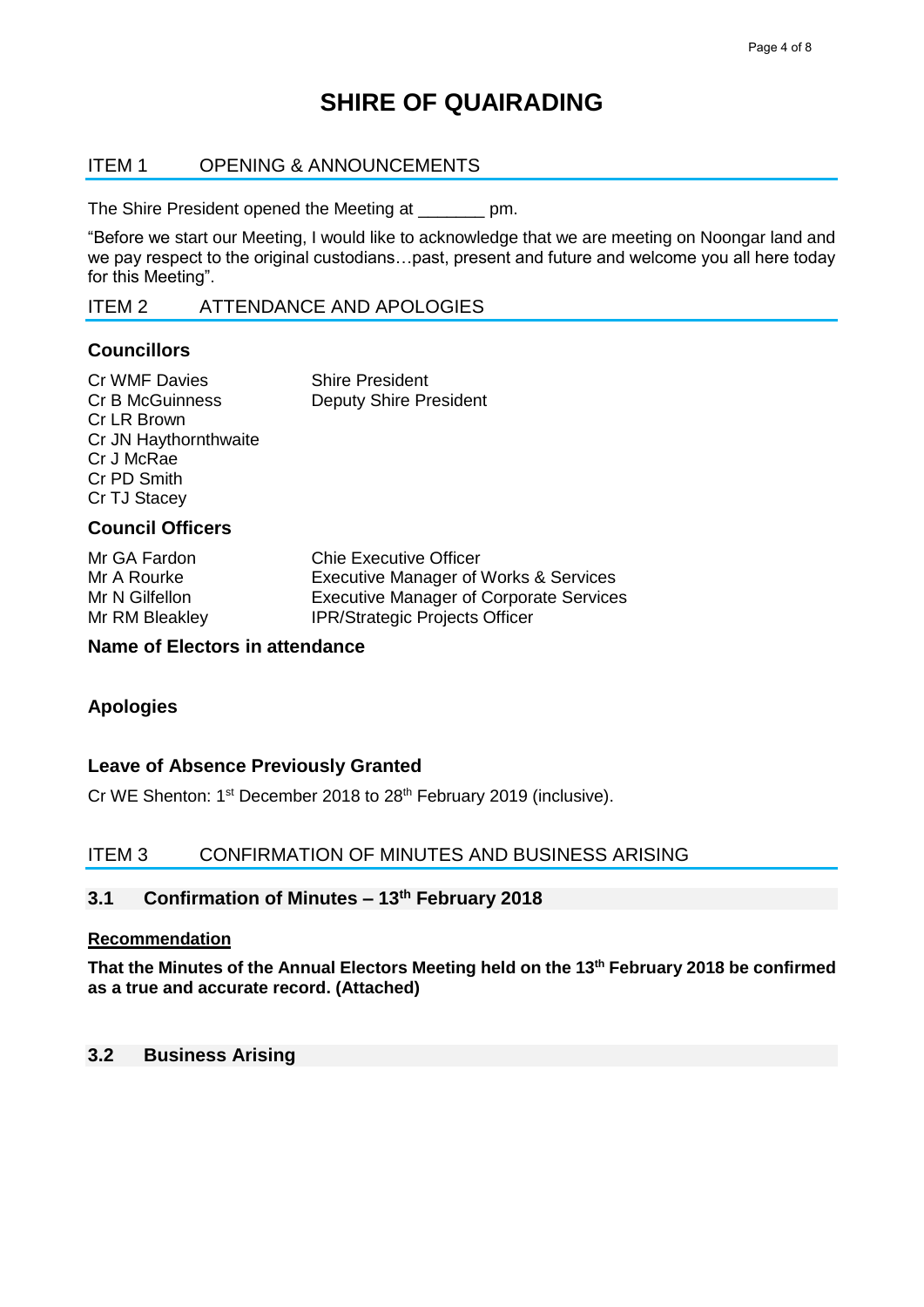### **SHIRE OF QUAIRADING**

The Annual Electors Minutes of Meeting held on Tuesday 13<sup>th</sup> February 2018 commencing at 7.01pm.

ITEM 1 OPENING & ANNOUNCEMENTS

The Shire President opened the Meeting at 7.01pm.

"Before we start our Meeting, I would like to acknowledge that we are meeting on Noongar land and we pay respect to the original custodians…past, present and future and welcome you all here today for this Meeting".

ITEM 2 ATTENDANCE AND APOLOGIES

#### **Councillors**

Cr WMF Davies Shire President Cr LR Brown Cr Haythornthwaite Cr J McRae Cr PD Smith

#### Cr TJ Stacey **Council Officers**

| Mr GA Fardon   | <b>Chief Executive Officer</b>       |
|----------------|--------------------------------------|
| Mr A Rourke    | Manager of Works & Services          |
| Mr RM Bleakley | Economic Development Project Officer |

#### **Name of Electors in attendance**

Mr D Brown Shire Freeman Mr B Caporn Mr A West Mrs S Stacey Mrs H Fraser Mr B Fraser Mr A Gelmi Mr J Haythornthwaite Mrs K Brown Miss L Brown Mr A McRae Mrs M Stacey Ms J Hayes

#### **Apologies**

Cr B McGuinness Deputy Shire President Cr W Shenton Mr AJ Merillo **Deputy Chief Executive Officer** Mr D Richards Mr N Stone Mrs J Hayes Mr G Hayes Mr J Hards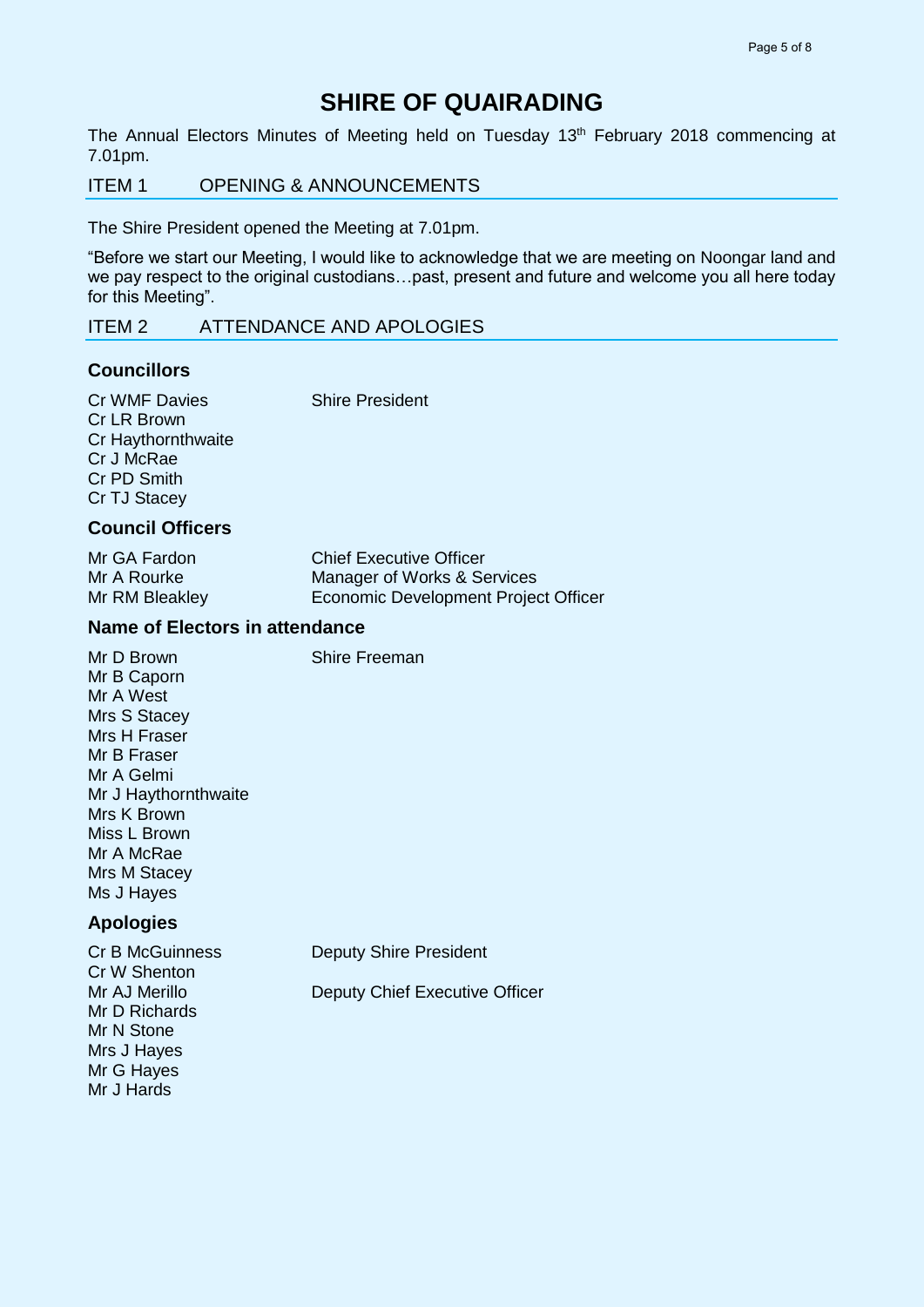#### ITEM 3 CONFIRMATION OF MINUTES AND BUSINESS ARISING

#### **3.1 Confirmation of Minutes – 7 th February 2017**

#### MOVED Mr Gelmi SECONDED Mr McRae

That the Minutes of the Annual Electors Meeting held on the 7<sup>th</sup> February 2017 be confirmed as a true and accurate record.

**CARRIED**

#### **3.2 Business Arising**

Mr Caporn sought an update on Council's Strategy on the Waste and Recycling Facility and future use of the Sorting Equipment and commented on recently announced Government Funding of \$1M to assist Recycling Facilities.

The Shire President advised that the Waste Management Strategy was a Standing Item for Council's Strategic Review Committee and the future of the existing Sorting Plant or future Recycling Processing would be considered by the Committee with recommendation to Council.

The Chief Executive Officer further commented that the recent decision by China to ban the import of many types of Recyclable Material would make the Recycling processing case even more problematic with greater uncertainty on Product prices.

Mr Caporn also requested if Council had received any further information in regard to the construction of a high temperature incinerator Kwinana.

The Shire President and Chief Executive Officer both confirmed that there had been no recent information on this project.

#### ITEM 4 ANNUAL REPORT

#### **4.1 Adoption of 2016/2017 Annual Report**

MOVED Mr Caporn SECONDED Cr McRae

That the Annual Report for the Financial Year ended 30<sup>th</sup> June 2017, be received.

**CARRIED**

#### **4.2 Questions on Annual Report**

Nil

#### ITEM 5 CONSIDERATION OF OTHER GENERAL BUSINESS

#### **Mr Caporn**

Mr Caporn requested information on the progress of the Road and Bridge Repairs under the WANDRRA Claim and Council's Insurance.

The Chief Executive Officer advised the Meeting that the Repair Works were in excess of 50% Complete with much of the major damaged sections on many roads having been repaired. Mr Fardon further commented on the continuing good work of the Contractors across the road network and asked for continued patience by road users as the repairs were being undertaken on a Public Risk and Road Hierarchy basis.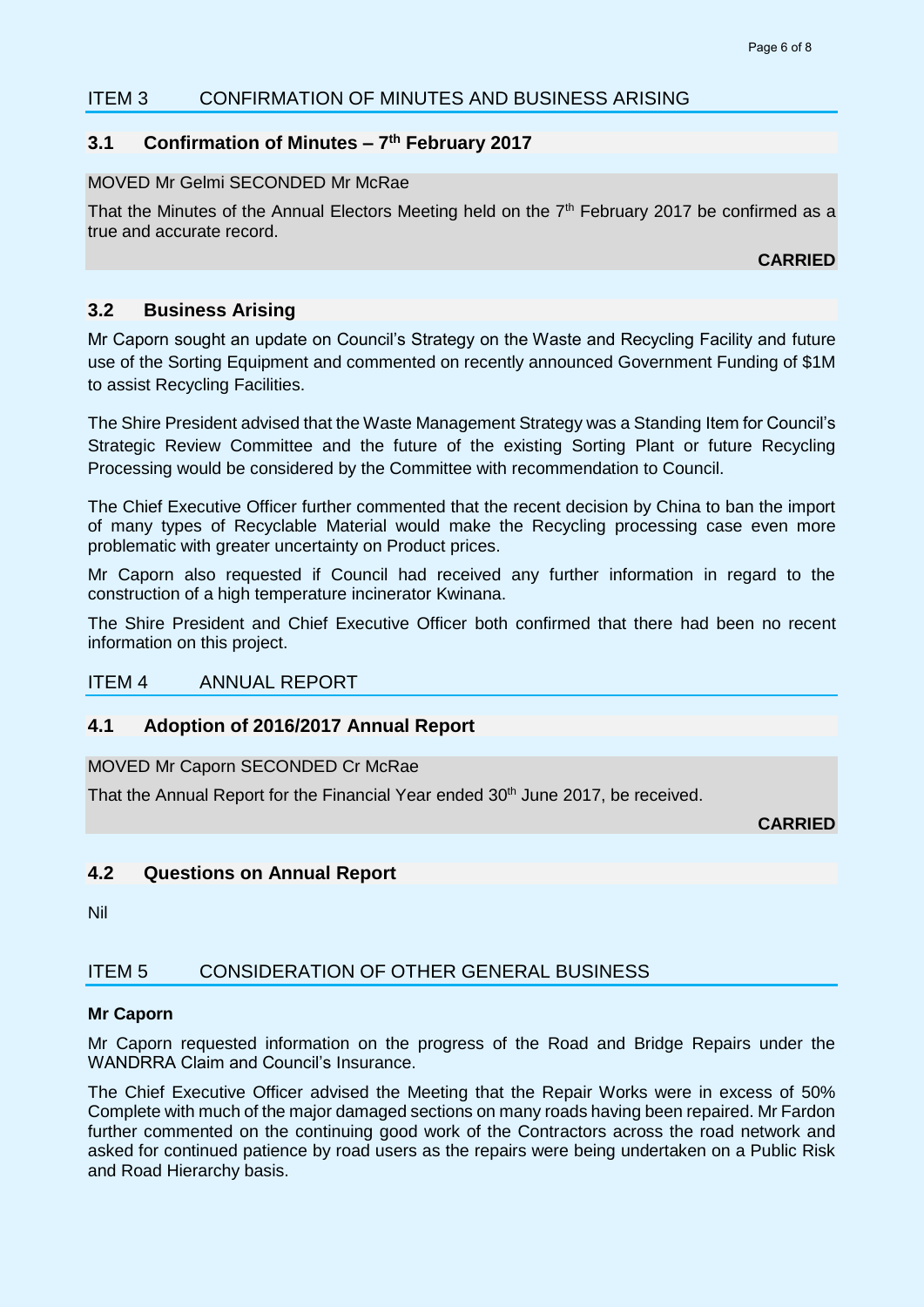#### **Mr West**

Mr West raised his ongoing concern at the condition of the Pedestrian Crossing across the Railway Line from the Main Street precinct to the CRC building.

The Chief Executive Officer explained that this matter had previously been raised with the Public Transport Authority and Brookfield Rail (now Arc) as Council has no Authority to enter and undertaken work within the Rail Corridor. The Chief Executive Officer undertook to again raise the matter with the PTA.

Mr West raised the issue of several pram / gopher ramps that were not level with the adjoining road surface making the ramps unsafe or unable to be used. Council's Manager of Works & Services undertook to meet with Mr West to view the particular ramps in question for remedial work to be scheduled.

Mr West also raised the issue of the lack of backfilling and compaction of the trenches and pits associated with the recent relocation of Telstra Services in the vicinity of the Main Road and Winmar Road, which is causing a potential hazard to Pedestrians and Gopher / Wheelchair users. The Chief Executive Officer thanked Mr West for this information and the matter would be reported to Main Roads WA as the Services relocation was a result of the Main Roads Intersection Realignment Project and required rectification by Telstra's Contractors.

#### **Mr Caporn**

Mr Caporn queried the progress on Council purchasing a Culvert Cleaner versus using a Contractor to clear blocked culverts.

The Shire President referred the question to the Manager of Works & Services Mr Rourke, who advised that he was currently researching the status of the District's culverts as a number of culverts are being cleaned out under the WANDRRA funding, but only in Road Sections that had been assessed as Road damage under the approved WANDRRA Claim. All other blocked culverts would be Council's maintenance responsibility. Mr Rourke that following completing his investigations and research, a report and recommendation will be prepared for Council's consideration.

#### **Mr Gelmi**

Mr Gelmi raised the issue of culvert ends being closed off by Council Staff when they are undertaking routine maintenance Road Grading.

The Chief Executive Officer advised that the Manager of Works would note Mr Gelmi's concerns when directing Council's Works Staff on required Road Maintenance Standards and procedures.

#### ITEM 6 CLOSURE

There being no further business, the Chairman thanked everyone for their attendance and participation and declared the Annual Electors Meeting closed at 7.17pm.

Confirmed.............................................................................................................................................